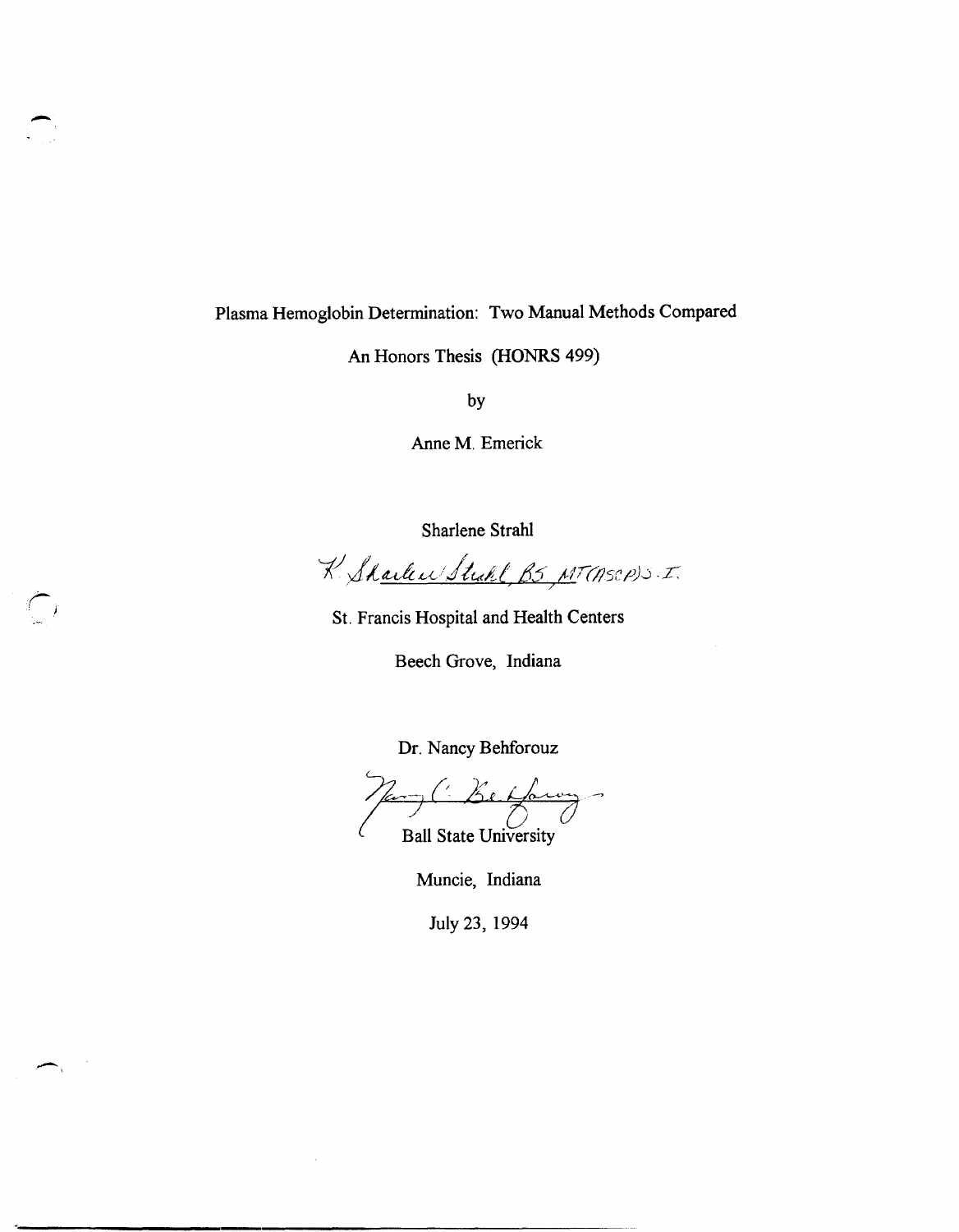

-

-

#### **ABSTRACT**

Plasma hemoglobin levels are clinically significant in the determination of the amount of in vivo hemolysis. In this study, two manual methods for plasma hemoglobin were compared. The current method uses sodium carbonate to measure oxyhemoglobin at three wavelengths: 380 nm, 415 nm, and 450 nm. The second method, from SIGMA Diagnostics, uses 3,3',5,5'-tetramethylbenzidine in a peroxidase reaction; the absorbance is then read at 600 nm. In the peroxidase method from SIGMA Diagnostics, timing plays a very crucial role in obtaining accurate results. The peroxidase procedure from SIGMA Diagnostics is less time consuming than the current method and is therefore more advantageous. The peroxidase method proves to be the better method due to better linearity and accuracy.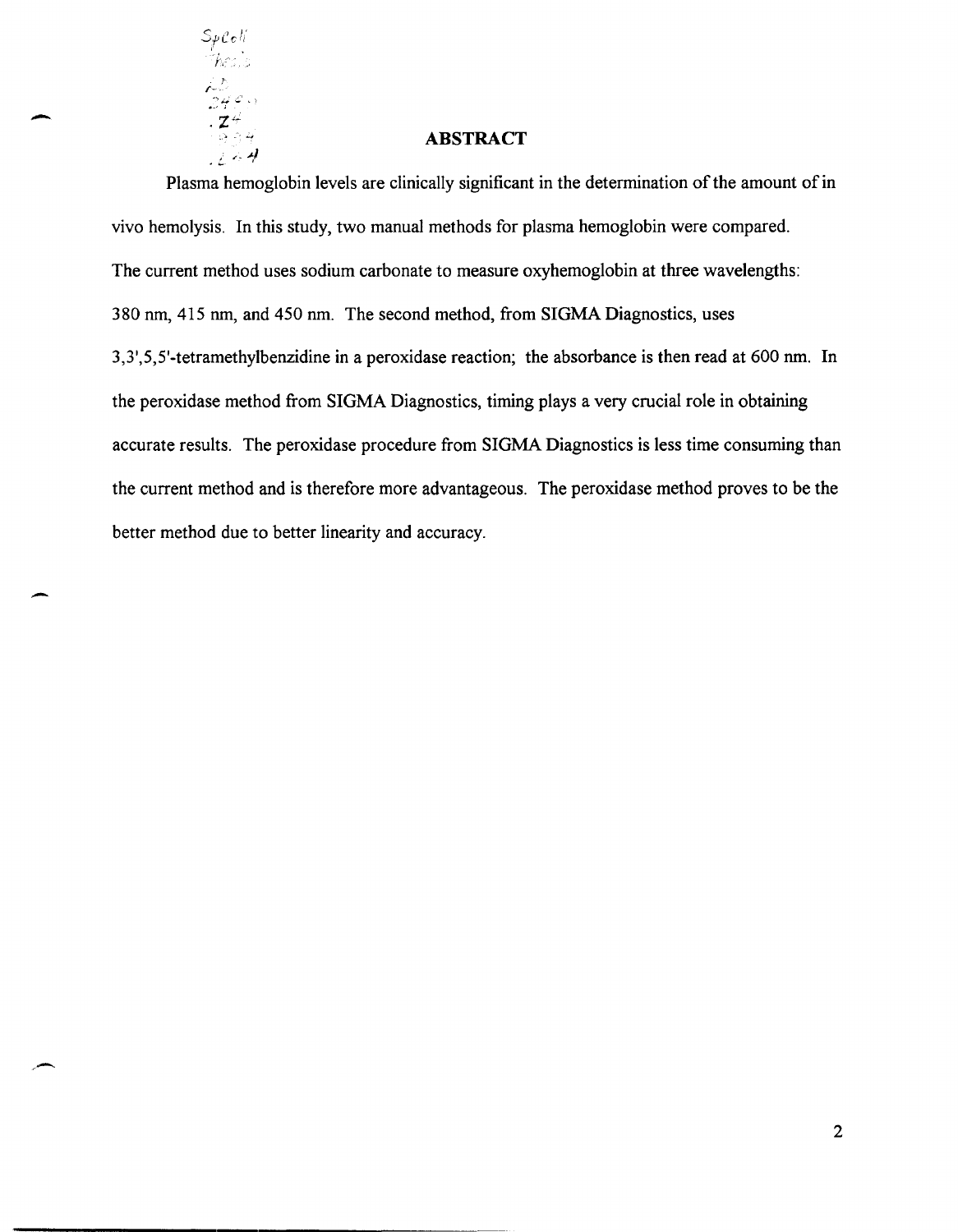#### **INTRODUCTION**

-

--

Plasma, or free, hemoglobin levels are used to determine the degree of in vivo hemolysis. Plasma hemoglobin levels at St. Francis Hospital and Health Centers are being determined by a spectrophotometric method which uses sodium carbonate to measure oxyhemoglobin absorption. The purpose of this research is to evaluate the method in use at this institution and to determine the necessity of replacing this method. A peroxidase method from SIGMA Diagnostics was chosen to compare with the spectrophotometric method in use. The peroxidase method will be evaluated as a possible replacement of the current method.

#### **MATERIALS AND METHODS**

#### **Equipment and Specimens**

There were two methods used in this study for plasma hemoglobin determinations. The spectrophotometric measurements for both methods were performed on a Turner spectrophotometer, model 340.

Random heparinized blood samples with varying degrees of hemolysis were chosen for analysis. All identification was removed from the samples before being assayed. Blood specimens were centrifuged twice at 2000 rpm for seven minutes. If testing was delayed for more than six hours, the specimens were frozen at -20°C. These specimens were used for both methods.

#### **Procedures Used**

The current spectrophotometric method involves the use of a sodium carbonate solution to measure the absorbance of oxyhemoglobin at 415 nm. Readings were also taken at 380 nm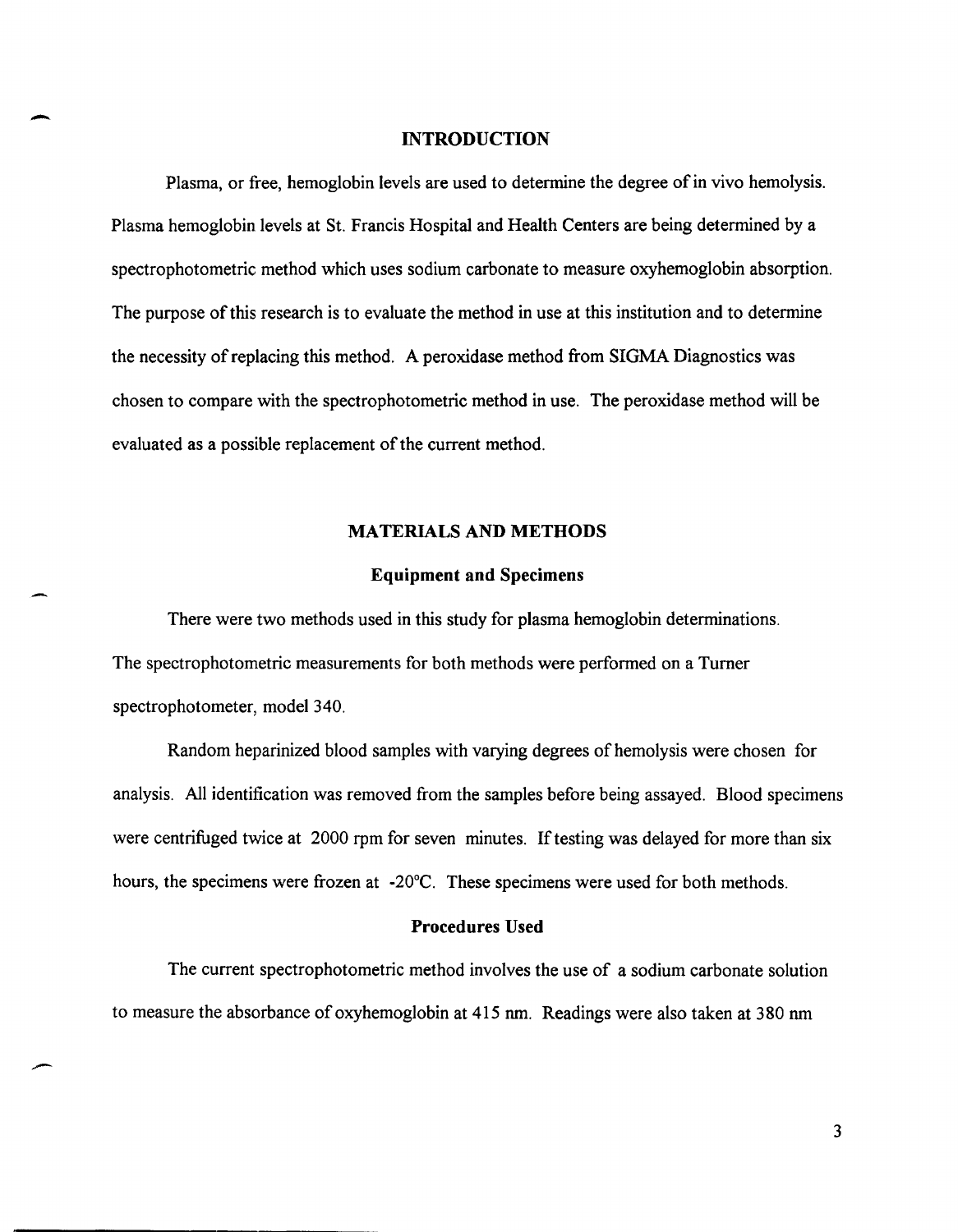and 450 nm; these values were used in a calculation to correct for interferences. A stock solution of 1g/dl was made by dissolving 1 g of Na<sub>2</sub>CO<sub>3</sub> in 100 ml of distilled water. A working solution was then made by diluting 1 ml of stock solution to 100 ml with distilled water. A mixture of 3.0 ml of 0.01 g/dl Na<sub>c</sub>CO<sub>3</sub> and 0.3 ml of plasma was made. Using the working solution as a blank, absorbance values were read at 380 nm, 415 nm, and 450 nm for this mixture.<sup>1</sup> Plasma hemoglobin levels were determined by the following calculation:

> Plasma Hemoglobin mg/dl = 2 x A<sub>415</sub> - (A<sub>380</sub> + A <sub>450</sub>)  $\chi$ 1000D 1.655 E

 $D$  = the dilution made (1:11)

 $E =$  absorptivity at 415 nm of a 1 g/dl solution of oxyhemoglobin (79.46) and  $A_{350}$  and  $A_{450}$  are corrections for nonspecific absorption.<sup>1</sup> 1.655 1.655

The expected normal range for this method is  $0.0$  to  $5.0$  mg/dl.<sup>1</sup>

The second method involves the use of a peroxidase reaction to measure plasma hemoglobin. Free hemoglobin will oxidize benzidine in the presence of hydrogen peroxide.<sup>2</sup> A kit from SIGMA Diagnostics which utilizes this reaction was used. SIGMA has replaced the carcinogen benzidine with 3,3',5,5'-tetramethylbenzidine (TMB), a noncarcinogenic derivative.<sup>2</sup> The procedure involves adding  $2.0$  ml of TMB reagent to  $0.01$  ml of heparinized plasma, mixing, and then adding 2.0 ml of  $H_2O_2$ . Exactly ten minutes after the addition of the  $H_2O_2$ , the absorbance is read at 600 nm.<sup>2</sup> The concentration of plasma hemoglobin is calculated with the following formula:

Plasma Hemoglobin mg/dl = 
$$
A_{test} - A_{blank} \times 30
$$
 (standard)  
 $A_{standard} - A_{blank}$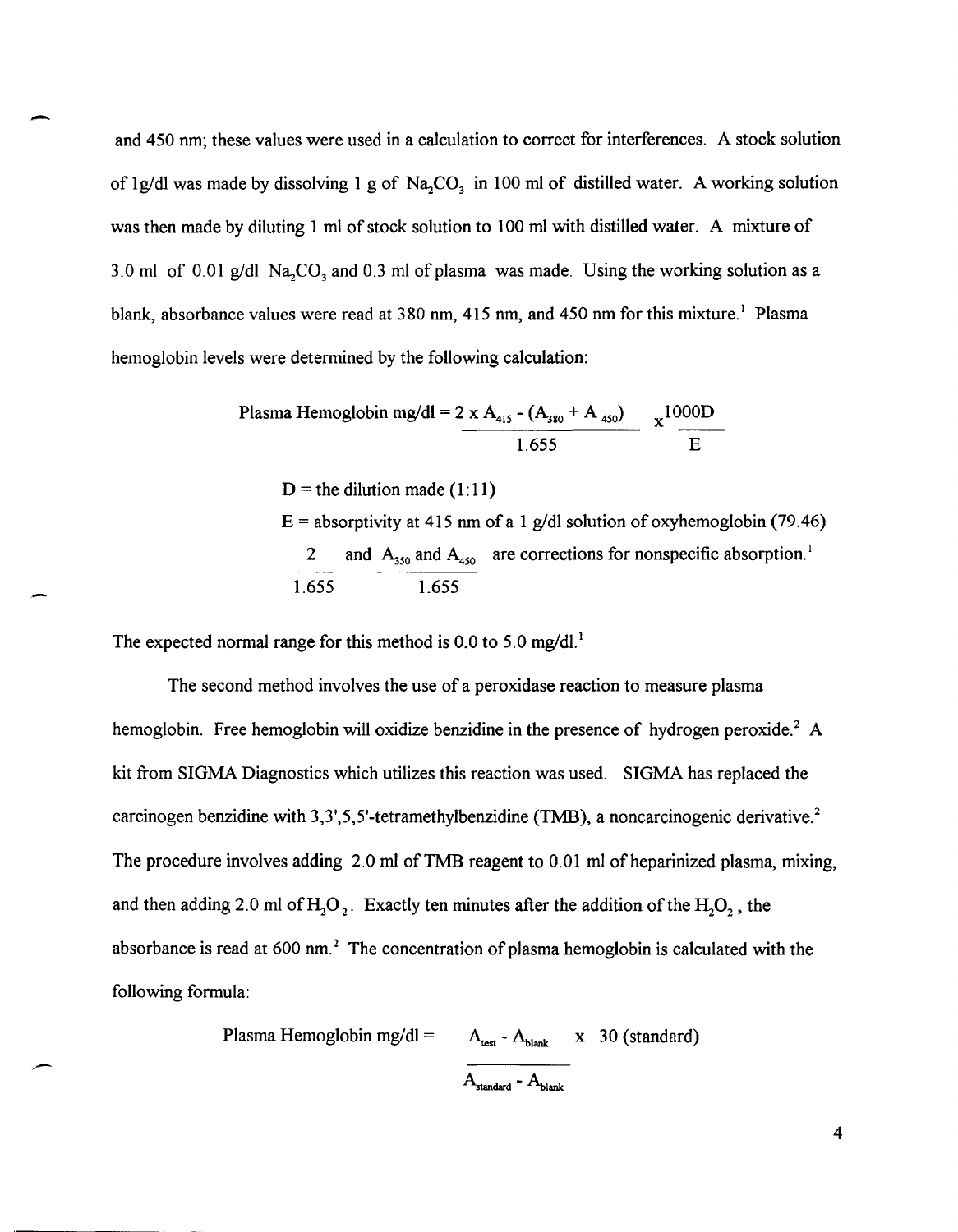The normal range for this method is 5.0 mg/dl or less.<sup>2</sup>

Groups of ten specimens were analyzed per day for four days within a two week time span. A calibration standard and controls were run with each group of specimens. The two methods were performed within 30 minutes of each other.

#### **RESULTS**

#### **Lab Data**

The specimens analyzed by the peroxide and the sodium carbonate method contained varying degrees of hemolysis. The peroxidase method gave values ranging from 1.9 mg/dl to 83.3 mg/dl with a mean of 27.9 mg/dl. The sodium carbonate levels averaged 17.7 mg/dl with a spread of 0.0 mg/dl to 63.4 mg/dl. Control levels for both methods also showed a comparable difference.

#### **Linearity**

The peroxidase method from SIGMA Diagnostics proved to exhibit acceptable linearity (see Exhibit A). This method also demonstrated high precision and accuracy as compared to the sodium carbonate method which displayed high precision and low accuracy (see Exhibit B). Accuracy within the sodium carbonate method decreased as the concentration increased.

#### **Controls**

High and low control levels were run in duplicate for both methods. One set was analyzed at the beginning of the run and the other at the end. For the peroxidase method there were two occasions that the high control level fell outside the range set by SIGMA Diagnostics. The first reading outside of the expected range was due to an error in timing; the second was random.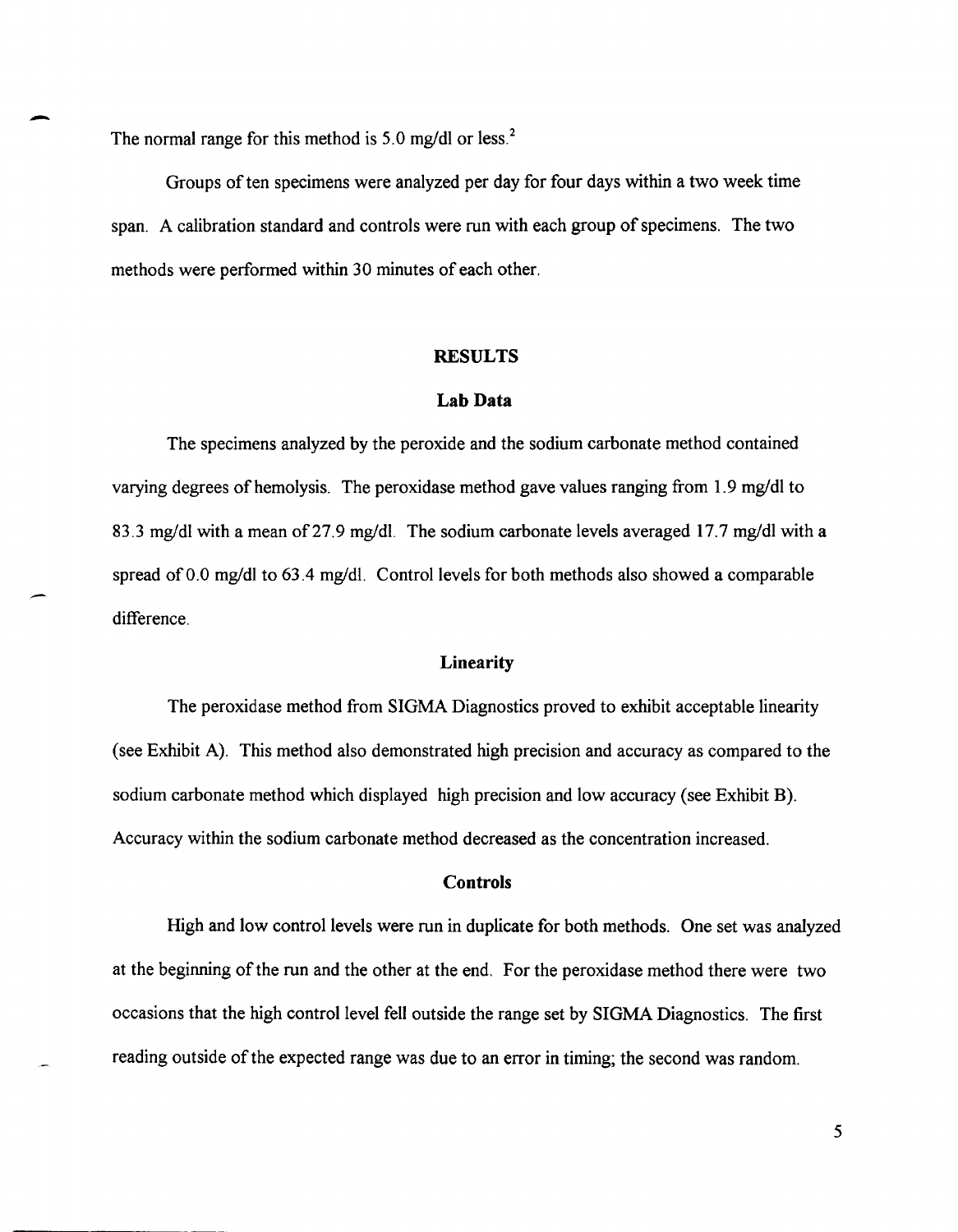After disregarding the first high control level outside the range, the control levels were acceptable for the peroxidase method according to Westgard rules<sup>6</sup>. The values obtained from the sodium carbonate method for both control levels were consistently low (see Exhibit C).

#### **Statistics**

The linear regression line is shown on Exhibit D. The calculated r value was 0.9744. This shows that there is a degree of correlation between the methods. The bias of the two methods was calculated at 10.2. Other statistics, such as the paired t test and the F test that are commonly used to compare two methods are not valid in this study. These statistics are based upon the assumption that the values obtained by the current method are accurate. In this study the peroxidase method has proven to be more accurate based on assayed standards and control levels.

#### **DISCUSSION**

#### **Clinical Significance**

Plasma hemoglobin levels are used clinically to determine the amount of in vivo hemolysis present. Plasma hemoglobin levels are also used to "monitor patients undergoing extra-corporeal membrane oxygenation, or as a quality control tool for the modified heart-lung bypass machine."<sup>5</sup> Increased levels of plasma hemoglobin can be attributed to hemolytic transfusion reactions or a problem during extra-corporeal treatment of the patients blood. Researchers have observed that the human eye has difficulty detecting plasma hemoglobin levels of 30 mg/dl.<sup>4</sup> Normal levels of plasma hemoglobin are 0 to 5.0 mg/dI. This makes it important to choose a testing method capable of detecting increased levels of plasma hemoglobin below 30 mg/dI.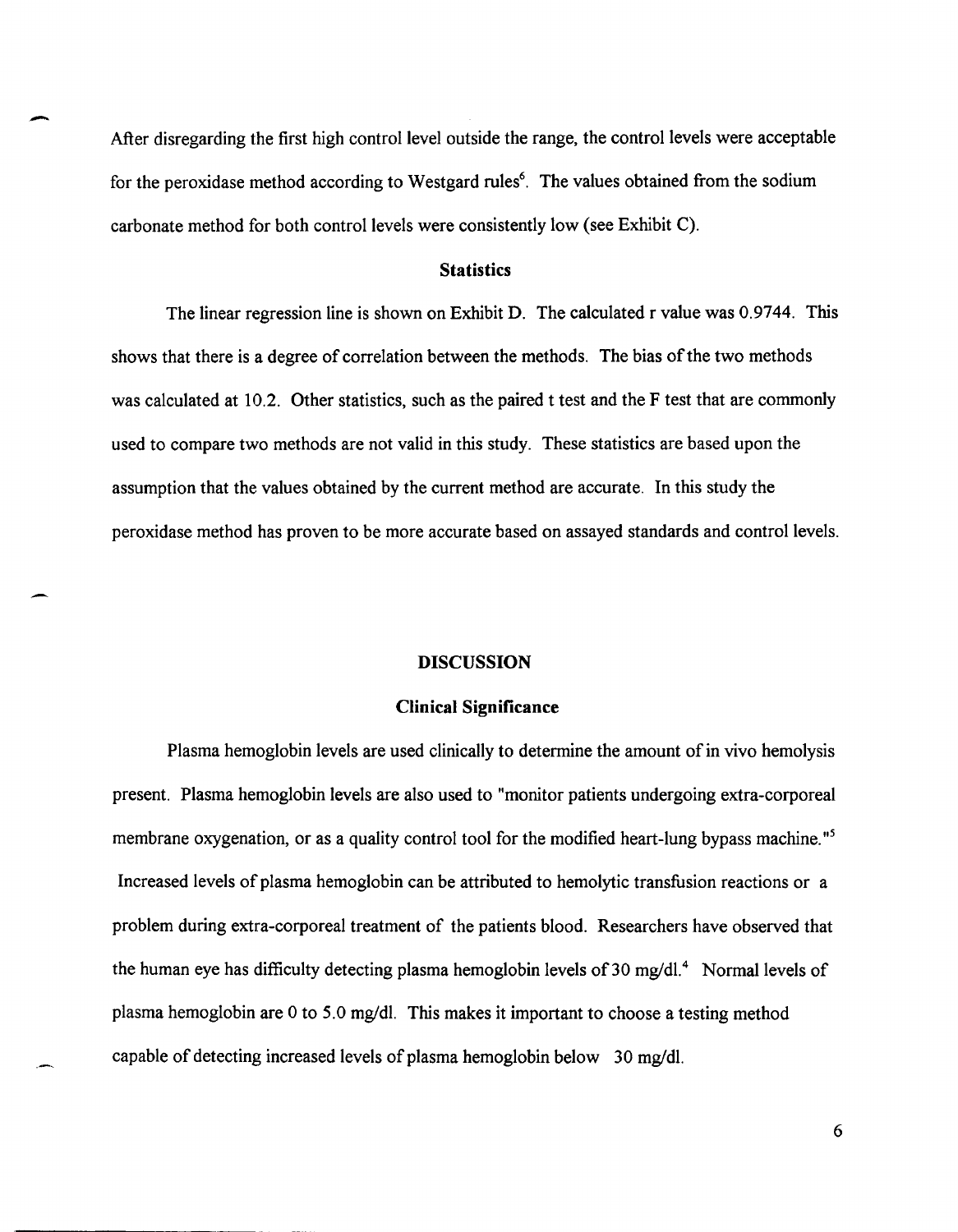#### **Interferences**

-

-

The problems associated with the many methods available for plasma hemoglobin determinations are the interferences caused by bilirubin, lipemia, and ceruloplasmin. Each method that is developed tries to avoid or correct for these interferences. The method of measuring oxyhemoglobin absorbance attempts to correct for interferences by reading the absorbance at three different wavelengths. Some researchers note that absorbance values at six wavelengths are necessary to eliminate the interference effects.<sup>3</sup> The SIGMA peroxidase method is designed to avoid the interferences at low or moderate levels. The SIGMA kit is only effected by bilirubin results greater than or equal to 20 mg/dl.<sup>2</sup> Tietz states that when the serum bilirubin concentration in increased, the sodium carbonate method becomes unreliable.) Fairbanks et aI. state that ceruloplasmin "does not cause a spurious increase in results by the peroxidase method and causes only slight deviations in assays by other methods."<sup>3</sup> Many methods are also very time dependent. The way in which a method attempts to avoid interference is an important factor to consider when evaluating a method.

#### **Selection of Method**

Based on correlation studies of the current and new method, the peroxidase method is the method of choice. This method was proven to be more linear and to give reproducable results. Bilirubin, a potentially large source of error in most methods, must be greater than or equal to 20 mg/dl to interfere with the peroxidase method. There are drawbacks to the peroxidase method. Timing played a very crucial role in obtaining accurate results. Once the hydrogen peroxide solution was added to the test mixture, the timing became critical. The absorbance must be read exactly ten minutes after the addition of the hydrogen peroxide solution. Any delay in reading the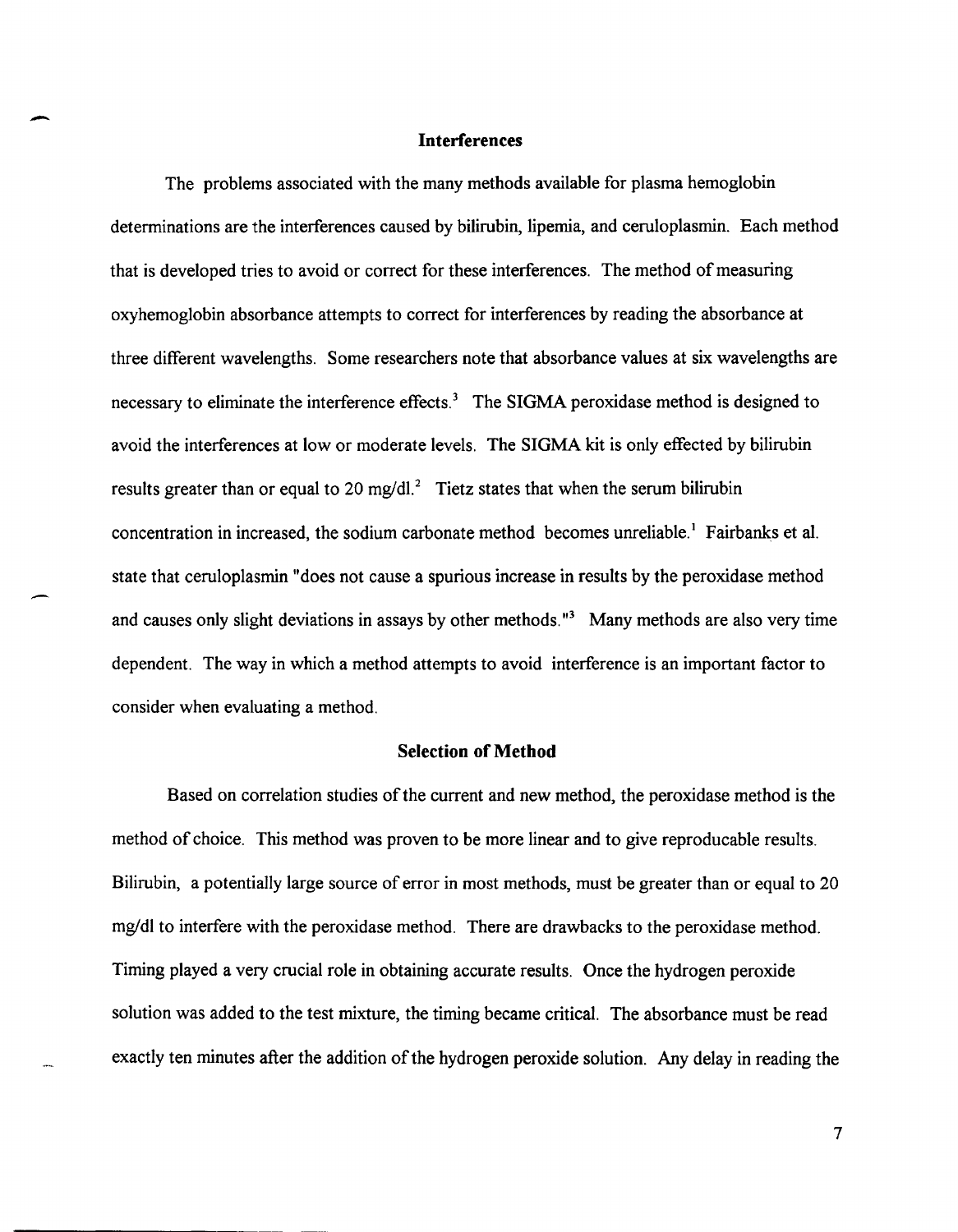absorbance will cause a falsely increased plasma hemoglobin concentration. Another drawback to this method is the odor of the TMB reagent. Although not harmful, it may irritate the eyes; the odor is also unpleasant. The peroxidase method is a fairly quick method in determining plasma hemoglobin levels and has proven to be precise and accurate.

#### **CONCLUSION**

#### **Method Evaluation**

By evaluation of the control and standard levels obtained by both methods and the calculated statistics, the peroxidase method has proven to be the better method. The peroxidase method has demonstrated greater linearity and better accuracy than the sodium carbonate method. The peroxidase method has also been designed to be less affected by common interfering substances, such as bilirubin and ceruloplasmin. Plasma hemoglobin levels obtained by the peroxidase method for the standard and controls were accurate and reproducable. The sodium carbonate method demonstrated acceptable precision and poor accuracy, as shown in Exhibit B. The reason for this is unknown. The procedure required for measuring plasma hemoglobin by the sodium carbonate method is less technique and technologist dependent, but it is unreliable. The critical timing involved in the peroxidase method makes this method very technique and technologist dependent, yet the advantage of an accurate and precise method makes this method more advantageous.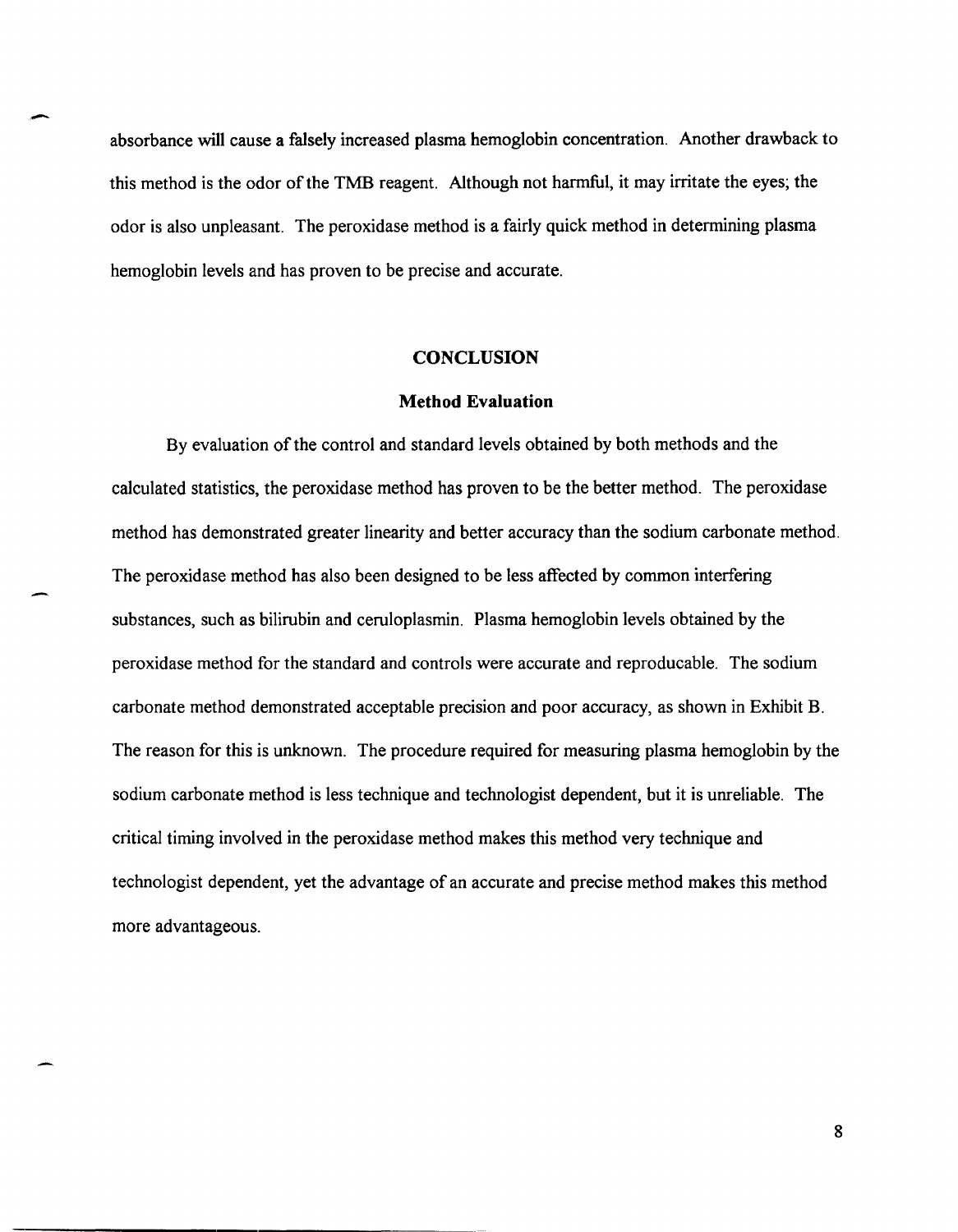# - **Recommendations**

Further studies are needed to establish a normal range for the patient population at this institution. The random error of plasma hemoglobin levels due to hemolysis during the drawing of blood should also be addressed. A standard technique developed to minimize trauma and decrease hemolysis will increase the accuracy of the test. A study which addresses how long a specimen can be allowed to sit before being analyzed will also be beneficial.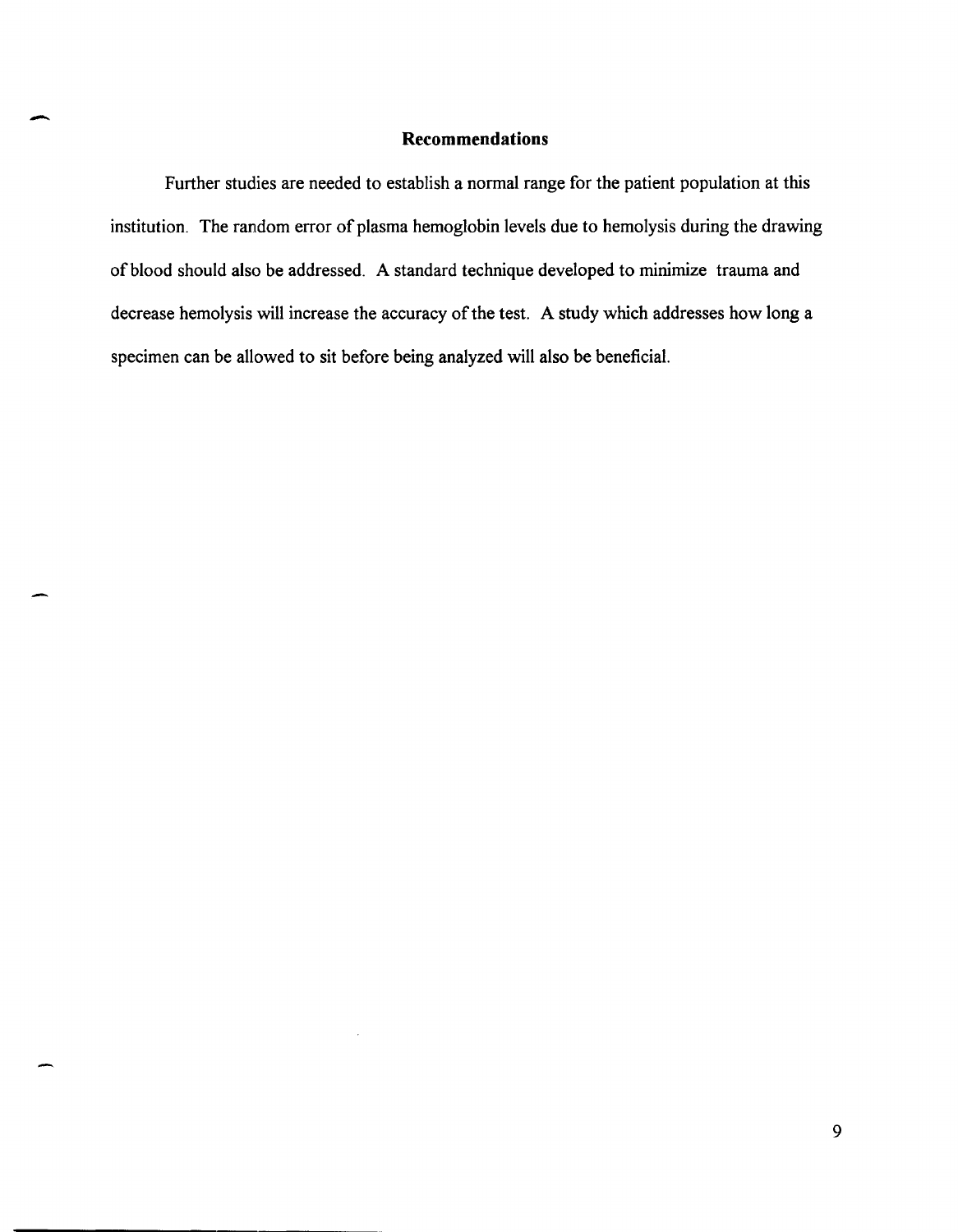#### - **ACKNOWLEDGEMENTS**

I would like to thank:

SIGMA Diagnostics for the use of their plasma hemoglobin (527) kit.

St. Francis Hospital and Health Centers Chemistry department for the use of their equipment.

I would also like to thank the following people for their help and support in the planning and intrepretation of my research:

Paula S. Haflley MT (ASCP), CLS (NCA)

Robert W. Langhammer MT (ASCP)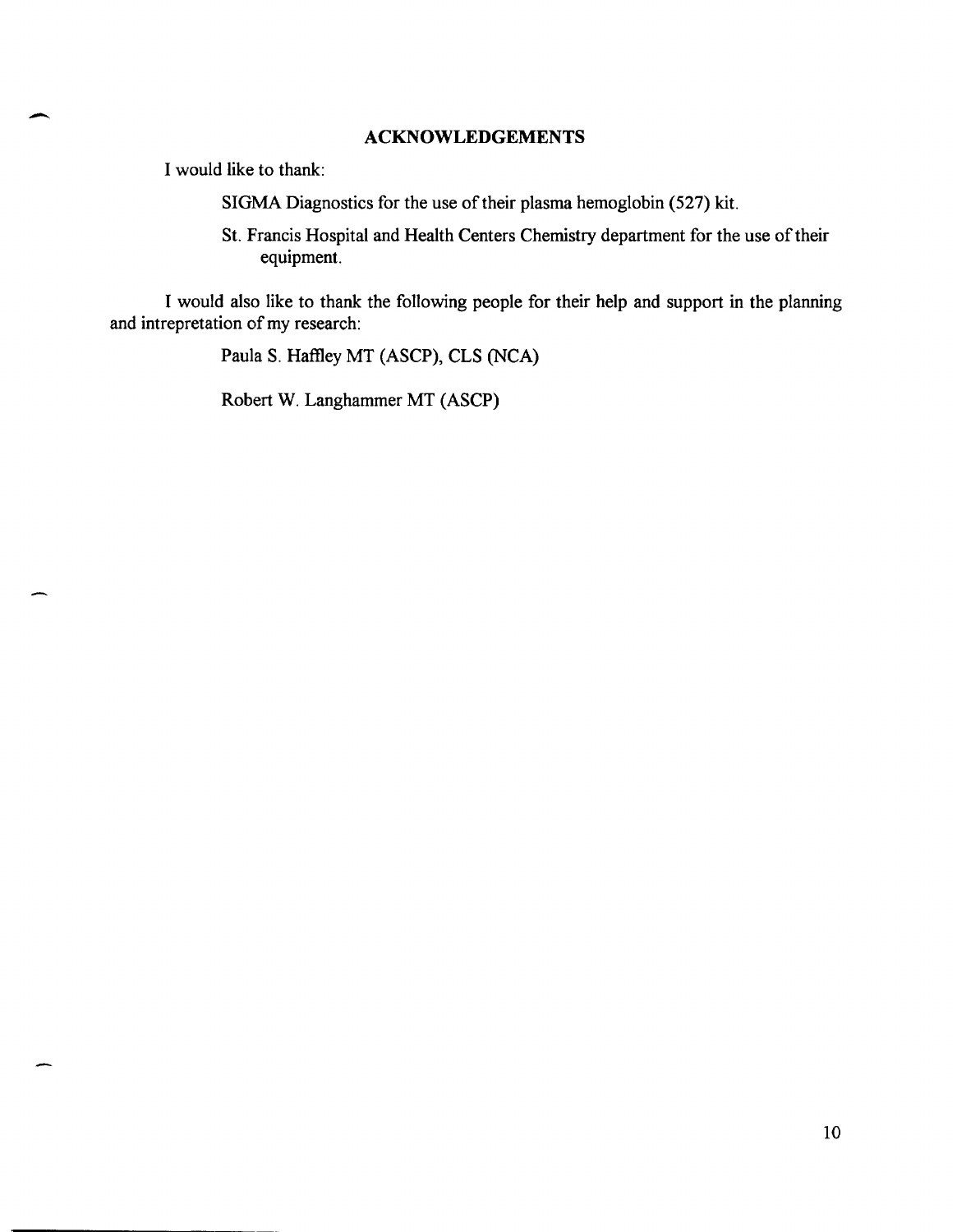#### **REFERENCES**

1. Tietz N. *Fundamentals of Clinical Chemistry.* 3rd ed. Philadelphia, Pa.: W B Saunders Co; 1987:804-805.

*2. Plasma Hemoglobin.* 527. St. Louis, Mo: Sigma Diagnostics: 1991.

3. FairbanksV, Ziesmer S, O'Brien P. Methods for measuring plasma hemoglobin In micromolar concentration compared. *Clin Chem. 1992;38:132-140.* 

4. Copeland B, Dyer P, Pesce A. Hemoglobin determination in plasma or serum by first-derivative recording spectrophotometry. *Am* J *Clin Path. 1989;92:619-624.* 

5. Peterson J, Imbing F Jr, Morgan B, Roden K. Plasma hemoglobin using the cobas fara. *Clin Chem News. 1993;19:35.* 

6. Cembrowski G, Carey R. *Laboratory quality management*. Chicago, Il.: ASCP Press; 1992:34.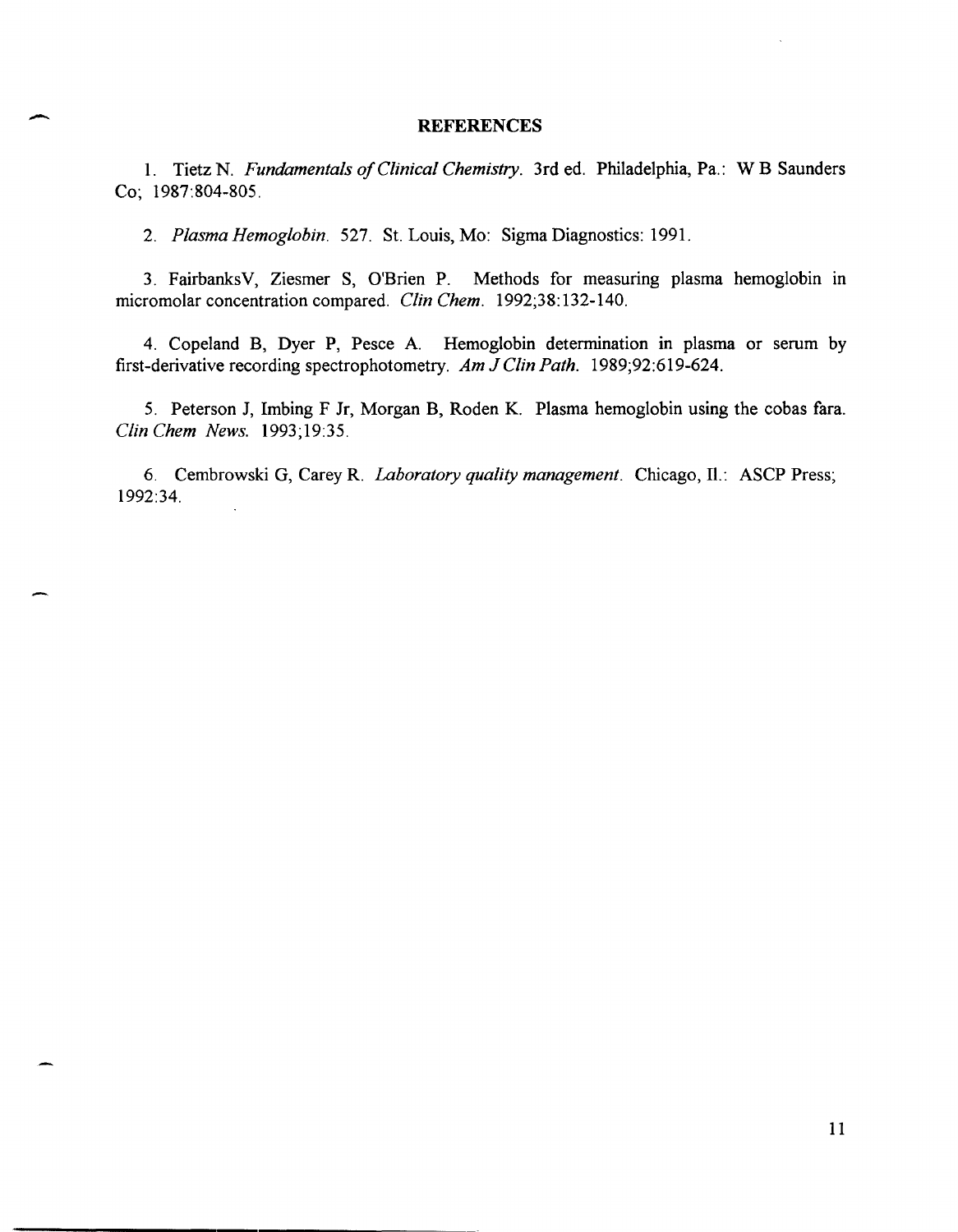## Plasma Hemoglobin Standard Curve for Peroxidase Method



(

peroxidase method. Absorbance values for all tour days have been averaged.

(

 $\mathcal{C}$ <sup>2</sup>

(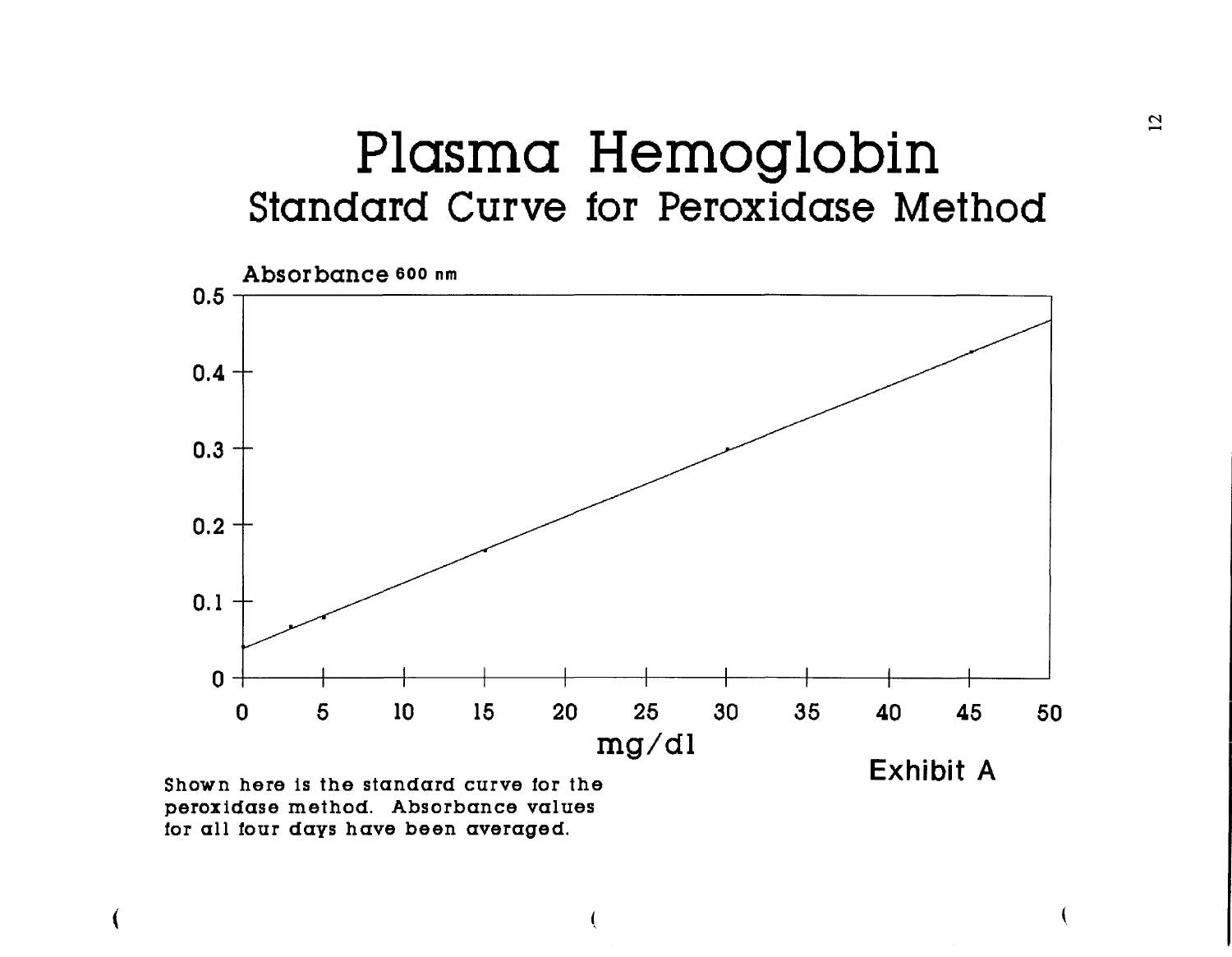# - **Exhibit B**

## **Standards for the Sodium Carbonate Method**

| <b>Standards</b>     | Day 1 | Day 2 | Day 3 | Day 4 |
|----------------------|-------|-------|-------|-------|
| $3$ mg/dl            | 2.4   | 2.0   | 0.5   | 0.7   |
| 5 mg/dl              | 2.7   | 2.7   | 3.0   | 1.2   |
| $15$ mg/dl           | 10.1  | 9.7   | 9.5   | 8.8   |
| $30$ mg/dl           | 17.9  | 18.7  | 17.6  | 15.6  |
| $ 45 \text{ mg/dl} $ | 27.2  | 24.8  | 24.3  | 23.5  |

Values obtained from standards analyzed by the sodium carbonate method exhibit acceptable precision. This method's accuracy decreases as the plasma hemoglobin concentration increases.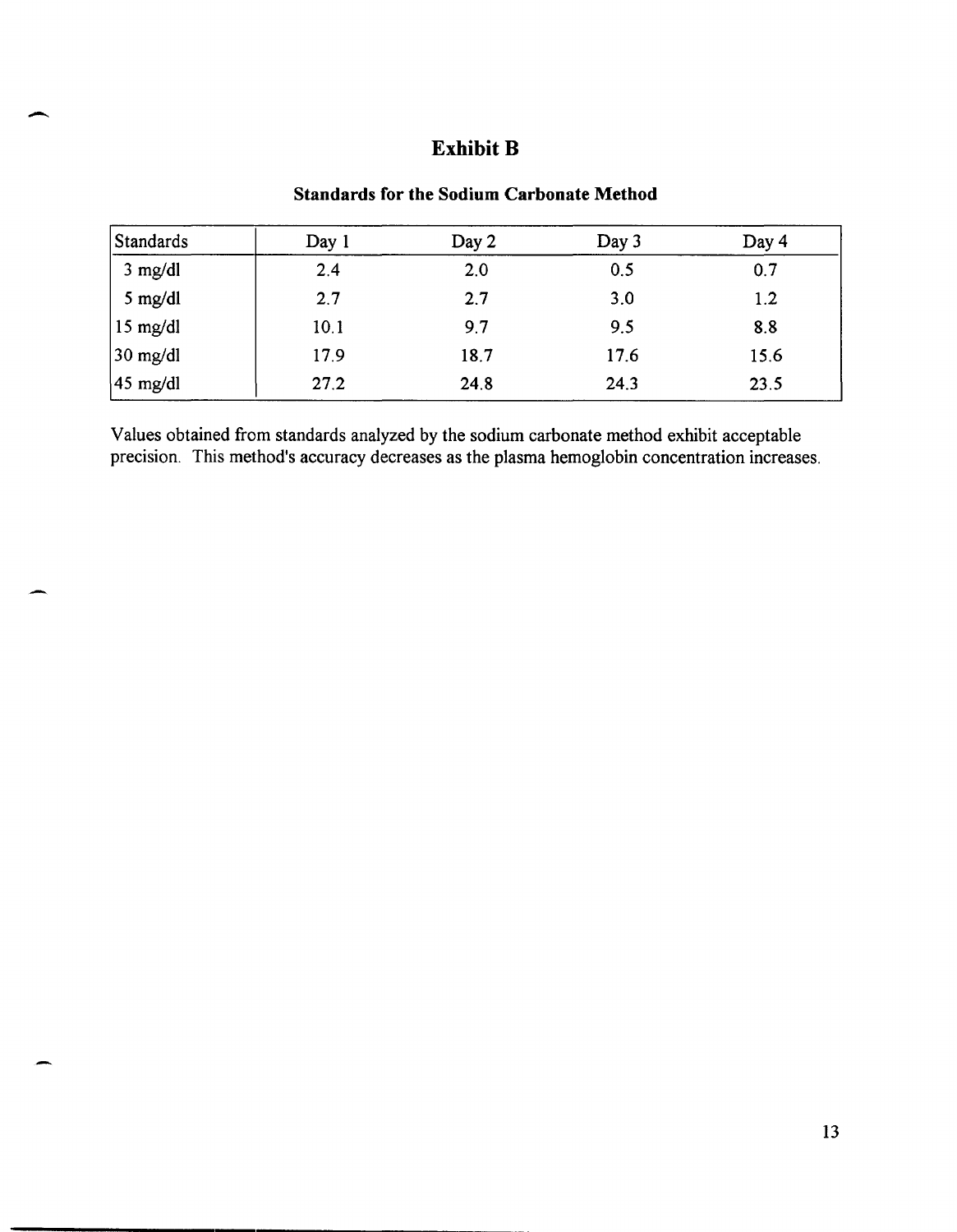### **Exhibit C**

 $\overline{\phantom{0}}$ 

#### **Control Values**

|       | Sodium Carbonate |      | Peroxidase |      |
|-------|------------------|------|------------|------|
|       | Low              | High | Low        | High |
| Day 1 | 9.6              | 21.2 | 14.9       | 35.5 |
|       | 8.6              | 25.0 | 14.1       | 35.6 |
| Day 2 | 8.9              | 23.9 | 15.4       | 49.0 |
|       | 10.1             | 24.4 | 15.9       | 44.4 |
| Day 3 | 7.4              | 22.6 | 15.5       | 42.8 |
|       |                  |      | 16.6       | 48.3 |
|       |                  | 13   |            |      |
| Day 4 | 6.9              | 22.5 | 15.2       | 39.6 |
|       | 6.9              | 21.7 | 12.7       | 32.5 |

A high and low control level were run each day in duplicate (except for the  $Na_2CO_3$  method on day 3). The expected range for the low control is 12.0 to 20.0 mg/dl; it is assayed at 16 mg/dl. The high control is assayed at 38.0 mg/dl with a range of 31.0 to 45.0 mg/dl.<sup>2</sup>